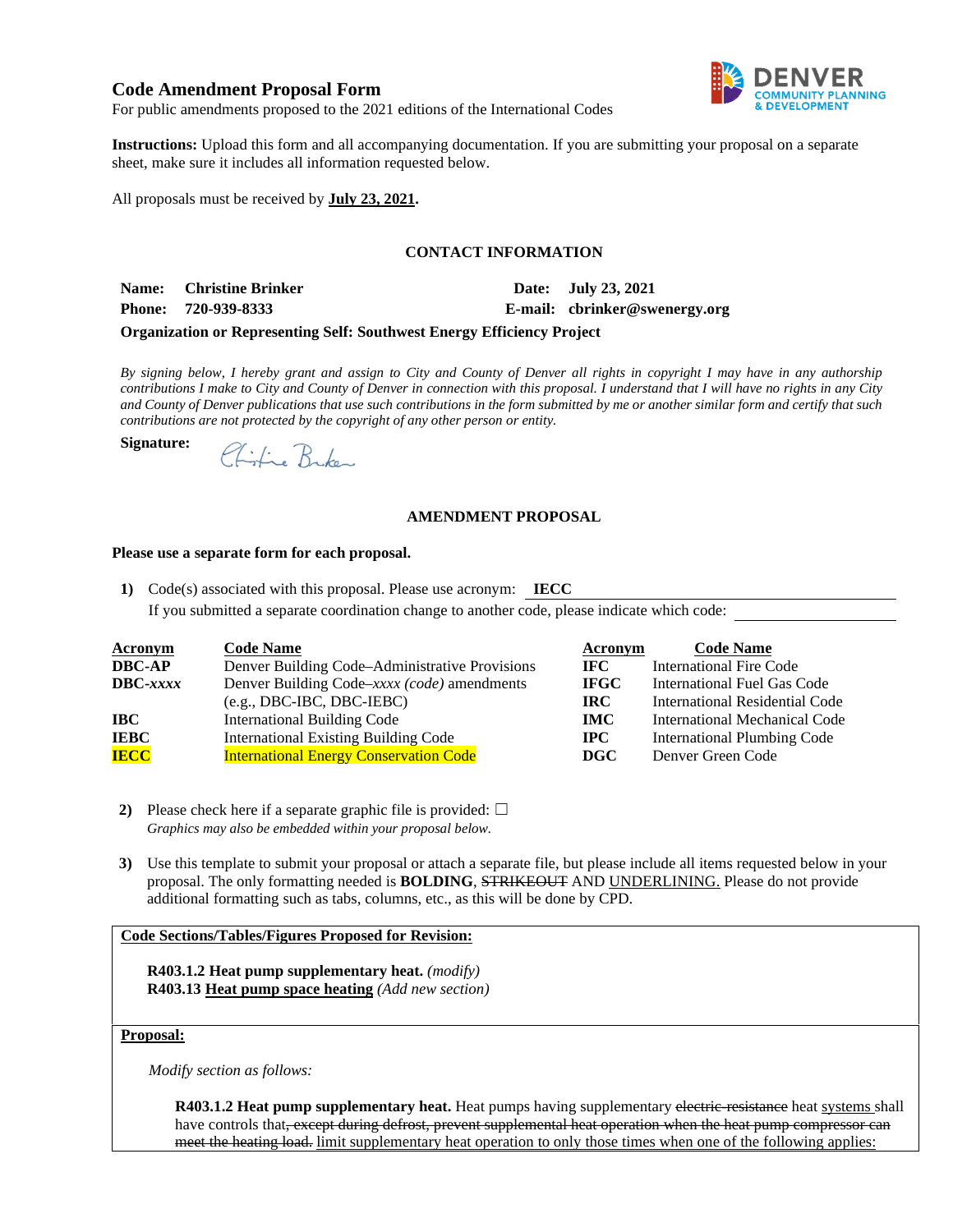- 1. The heat pump is operating in defrost mode.
- 2. The vapor compression cycle malfunctions or loses power.
- 3. The thermostat malfunctions.
- 4. Outside air temperature is below 20°F (-7°C)

*Add new section as follows:* 

### **R403.13 Heat pump space heating.** Space heating in new *buildings* shall be provided by an electric heat pump system.

### **Exceptions:**

- 1. Up to 1000 watts of electric resistance heating per *dwelling unit*
- 2. Resistance heating elements integrated into unitary heat pump equipment
- 3. Solar thermal systems
- 4. Waste heat and energy recovery systems
- 5. Supplementary heat in accordance with Section R403.1.2.

### **Supporting Information:**

### **Purpose:**

Move Denver towards its community-driven climate goals, health goals, and affordability goals through the use of clean, highly-efficient, cost-effective, and all-electric technologies.

### **Reason/Substantiation:**

Electrification is a critical pillar of Net Zero Energy, and is required to meet Denver's goal of Net Zero Energy in new homes and buildings by 2030. Denver's existing building policy is likely to start requiring heat pumps for space heating ahead of the next 2024 code cycle, as recommended by the Energize Denver Task Force. New homes should pave the way for electrification, and should be on a more ambitious track than existing homes. Denver's recently-released Renewable Heating and Cooling Implementation Plan and other local and regional studies have already demonstrated both the cost-effectiveness and the importance of this approach.

All-electric homes are healthier, more comfortable, and lower-cost to build and operate. The health disparities and energy burden are already greatest for low-income households, and this proposal helps on both fronts. On the health side, people living in the United States spend roughly 90% of their time indoors where pollution levels are largely unregulated and often worse than outdoor air quality (RMI 2020). Indoor air pollution caused by natural gas contributes significantly to exacerbating asthma and triggering asthma attacks, risks carbon monoxide poisoning, and causes other adverse health impacts.

Denver can transition its homes and buildings to clean, highly efficient, all-electric heat powered by renewable electricity through the use of heat pump technology. Heat pumps use electricity to move heat from a cool space to a warm space, making the cool space cooler and the warm space warmer. They can work in either direction: providing heating in the wintertime (in temperatures down to -12 Fahrenheit) and cooling in the summertime, all in one unit. The cooling is particularly important for Denver's under-resourced communities and communities of color, which currently bear the greatest burden of lack of air conditioning, heat island effects, lower tree-cover, and negative health impacts of excessive heat.

In addition to the health, climate, and efficiency benefits outlined above, all-electric and renewably-powered buildings are affordable and can reduce construction costs. See more detail on cost impacts in the "Impact" section below.

#### **Additional Notes:**

- These requirements allow either air source heat pumps or ground source heat pumps, as each have their own advantages for particular homes.
- These requirements include multiple exceptions. The intention is to make this only apply to general purpose space heating systems that are found in nearly all homes and not to the specialty systems that are sometimes present for which heat pumps may not be a good fit.
- The requirements are structured to ensure that solar thermal and waste heat recovery systems aren't inadvertently prohibited.
- Each list of exceptions includes "other systems as approved." This allows the code official to respond to unique situations without a full "alternate means and methods" submission.
- The exceptions specifically list the resistance coils found in most storage heat pumps for clarity.